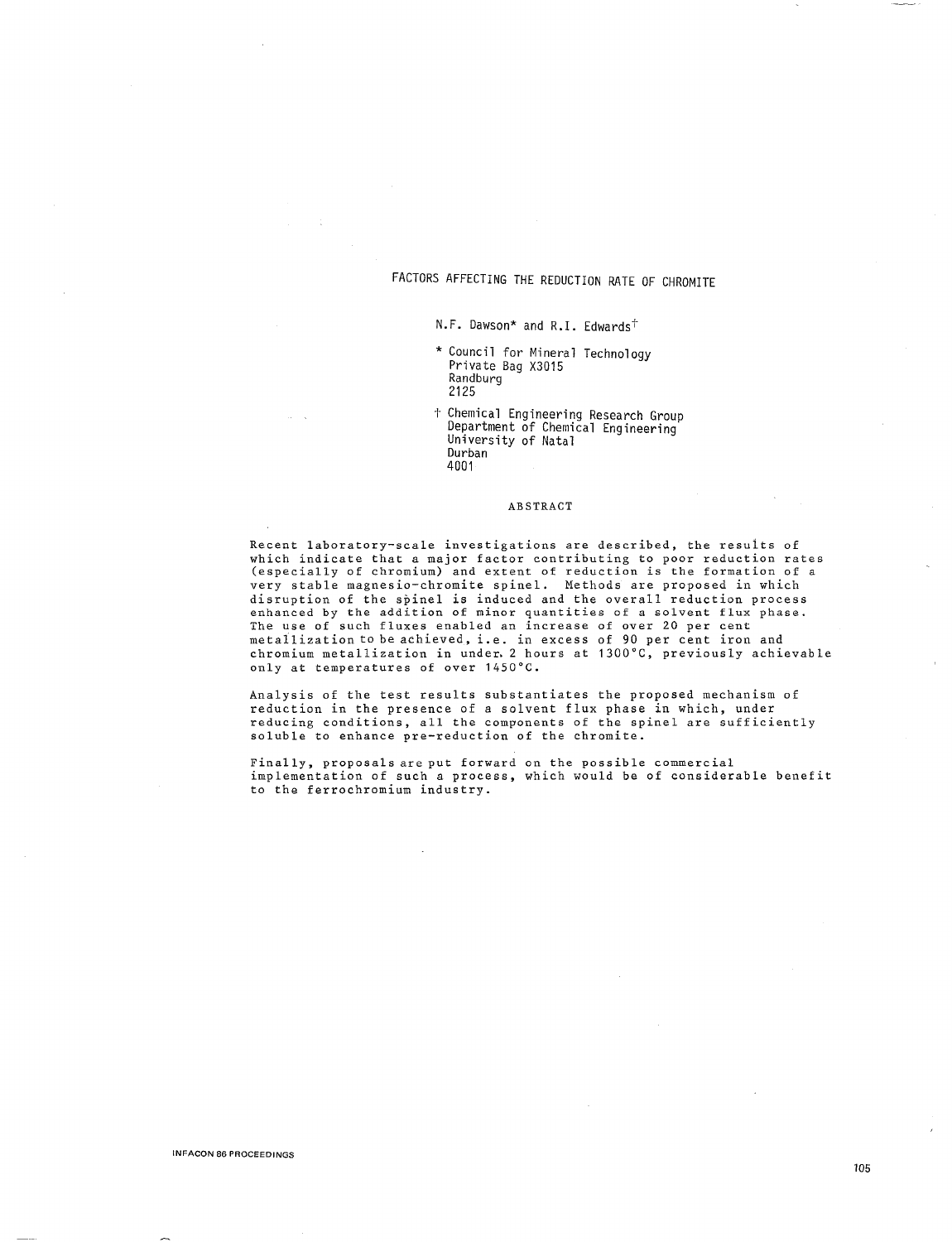### INTRODUCTION

The solid-state reduction of chromite (prereduction) prior to submerged-arc smelting is a well-established practice in the production of ferrochromium. In the prereduction process, chromite ore and a reductant are finely ground,mixed, and pelletized, and the pellets are then roasted in a rotary kiln at temperatures around 1350°C. The operation has been<br>described in more detail elsewhere<sup>(1,2)</sup>

A number of advantages have been claimed for the use of pre-reductionprior to smelting, including:

a reduction in the quantity of highgrade reductant required in the subsequent smelting step, the utilization of cheaper and more plentiful chromite fines, an increase in chromium recovery in the alloy produced in the smelter, and a significant decreasein the electrical-energy requirement of the smelting process.

The saving in electrical energy is of particular importance to the economics of the process. This effect is achieved not only through pre-heating of the ore but, enty entergn produceding or the end of accomplishment of the highly endothermic reduction reaction in the pre-reduction step. The energy requirements for the production of liquid ferrochromium from chromite ore are listed in Table 1.

For reasons given below, the extent of reduction obtained in current pre-reduction practice is seldom more than 60 per cent. This includes almost complete metallization of the iron and hence only a 30 per cent reduction of the chromium oxide to the metal. The reduction in the electricalenergy requirement that can be achieved is therefore limited to less than 50 per cent of the total.

A higher saving in electrical energy is possible only if the degree of reduction of chromium oxide obtained can be substantially increased.

### TABLE 1

| Process step          | Energy requirement<br>(kW, h) | Energy requirement<br>$(X \text{ of total})$ |
|-----------------------|-------------------------------|----------------------------------------------|
| Heating of raw        |                               |                                              |
| materials             | 1222                          | 39.5                                         |
| Reduction reactions   |                               |                                              |
| Iron oxides           | 298                           | 9.6                                          |
| $Cr_{2}0_{3}$         | 1157                          | 37.4                                         |
| Fusion of metal       | 134                           | 4.3                                          |
| Fusion of slag        | 225                           | 7.3                                          |
| Superheating of metal | 23                            | 0.7                                          |
| Superheating of slag  | 35                            | 1.1                                          |
| Total                 | 3094                          | 100                                          |

Energy requirements for the production of 1t of liquid ferrochromium from chromite\*

\*Assuming a chromite composition of 45 per cent Cr203, 25 per cent FeO, an efficiency of 100 per cent with alloy and slag tapped at 1700°C and a slagto-alloy ratio of 1.0

## LIMITATIONS OF CURRENT PRE-REDUCTION PRACTICE

The relatively low degree of reduction obtained in current practice is a result of the slow kinetics of reduction of chromite, especially of the Cr203 content. The kinetics are determined by the temperature of operation, which is limited to a maximum of about 1350°C. This limit is imposed by the properties ·of the chromite ore and of the fuel ash (if the kiln is fired with pulverized fuel) since,at temperatures

above 1350°C, partial melting of the pellets and the ash occurs, with consequent ring formation in the kiln and hence poor operation.

It will therefore not be possible to achieve higher rates and extents of reduction without substantial changes in current practice.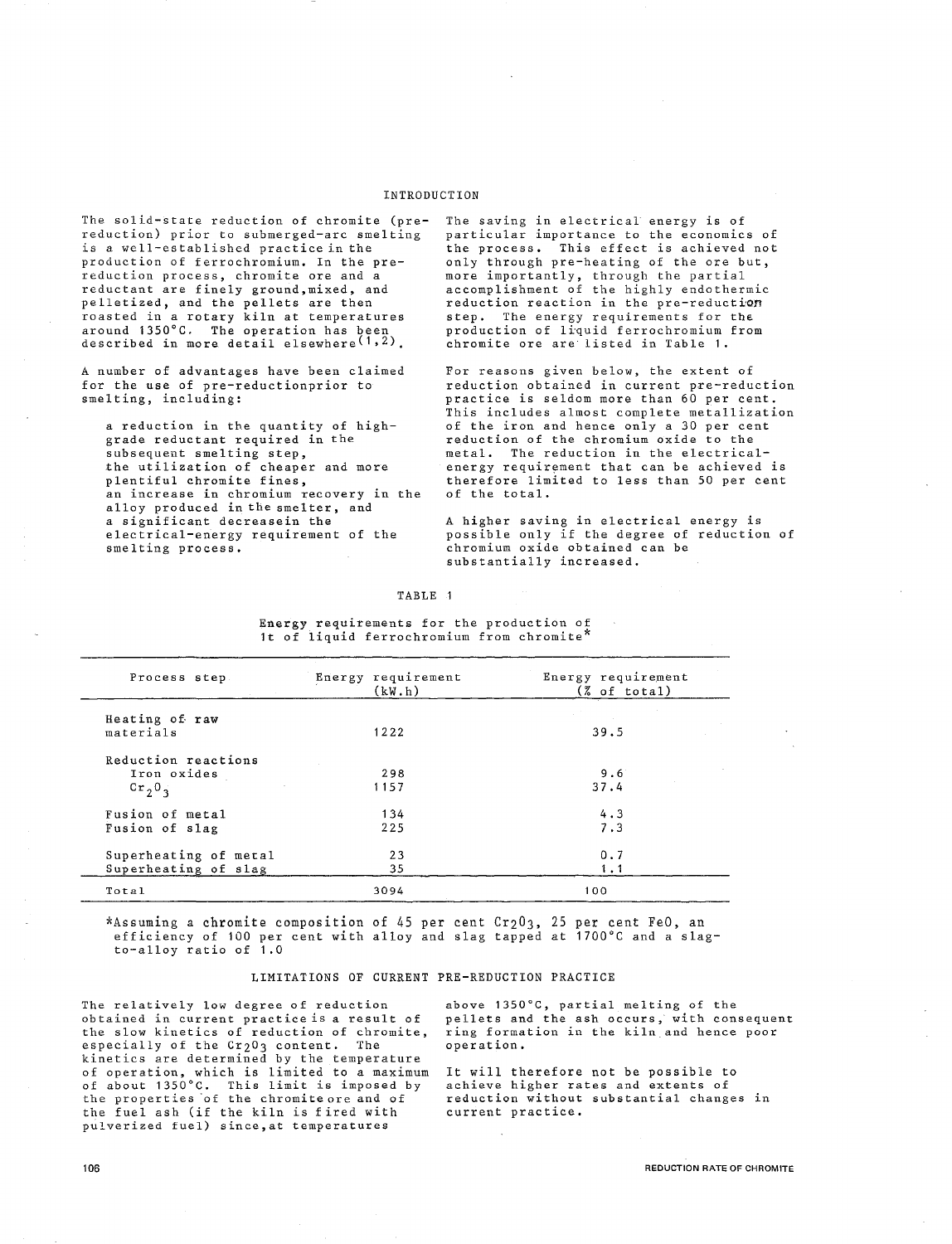### ENHANCEMENT OF THE EXTENT OF PRE-REDUCTION

Two approaches can be used to overcome the limitation on the extent of reduction outlined above:

- $(i)$ modification of the process to allow operation at higher temperatures (higher than 1500°C) where the kinetics become rapid, or
- $(iii)$ improvement of the kinetics of reduction at temperatures compatible with the conventional kiln process.

The first approach has been adopted by<br>Fried. Krupp GmbH<sup>(3)</sup>. In that process, chromite is reduced at 1550°C in the presence of a siliceous flux and a large excess of reductant. A substantial amount of liquid phase is formed, but it is

claimed that the presence of the surplus reductant prevents ring formation. The extent of reduction obtained at that temperature is high and metallizations in excess of 90 per cent are claimed.

A disadvantage of the process is that the surplus reductant must be separated from the slag-metal mixture prior to smelting and, for this to be accomplished, the kiln discharge must be cooled. This results in a substantial loss of the enthalpy of the product, which must be resupplied in the smelter.

The second approach forms the basis of the present study; the factors that limit the extent of reduction at temperatures below 1350°C were identified, and some means by which these limitations can be overcome were devised.

# THE KINETICS OF REDUCTION OF CHROMITE IN THE SOLID STATE

The reduction of chromite has been the subject of many previous studies  $(4-8)$ ; it is a measure of the complexity of the process that, although thereis wide agreement on the major features of the reaction, there is no generally accepted explanation of the kinetics.

ln .general terms, the rate-limiting factor in the reduction reaction can be processes external to the chromite particle (gas diffusion or the rate of the Boudouard reaction) or internal to the particle (gas diffusion through a porous product layer, the rate of the chemical reaction, or solid-state diffusion).

The external factors are amenable to some degree of manipulation and, in this study, the effect of these variables on the rate of reduction was eliminated. However, even when this was done,the rate of reduction remained slow and the reaction incomplete at temperatures below 1350°C. It is therefore reasonable to assume that factors internal to the particles of chromite are rate-limiting in practice as well as in laboratory studies like this one.

The overall rate of reduction of LG-6 **chromite was studied by thermogravimetric**  analysis. Typical reductioncurves are shown in Figure 1. However, the data obtained in this way wereinsufficient for the reduction rates of chromium and iron oxides to be determined separately, so the extents of metallization of iron and chromium were determined as functions of the overall extent of reduction by chemical analysis of the reaction product. Typical metallization curves obtained in this way **are shown in Figure 2.** 

When the above data had been combined, the individual rates of reduction of chromium and iron were separated. Such separate reduction curves are shown in Figure 3. These curves show three features that are of significance in the pre-reduction process: an initial rapid reduction of  $Fe<sup>3+</sup>$  to  $Fe<sup>2+</sup>$  in the spinel lattice, a comparatively rapid and complete reduction of iron oxide, and a delayed and slow reduction of chromium oxide that ceases well before complete metallization is achieved.

In addition to the above analysis of the reduction curves, the reaction products were examined by use of the scanning electron microscope (SEM). The typical appearance of a partially reduced chromite grain is shown in Figure 4; from which it can be seen that metallization occurred exclusively on the surface of the grain. The residual spinel shows no signs of a product layer porous enough to allow significant diffusion of the gases into the interior of the grain. The profiles of iron and chromium concentration across such a grain are typically rather flat.

Analysis of these findings suggests that neither gaseous diffusion through a product layer nor chemical reaction are ratelimiting factors in the reduction of chromite.

The following interpretation is postulated.

(a) The rates of reduction of iron and **chromium are determined by the solid-**state diffusion of Fe2+ and cr3+ respectively through a defective spinel **lattice.**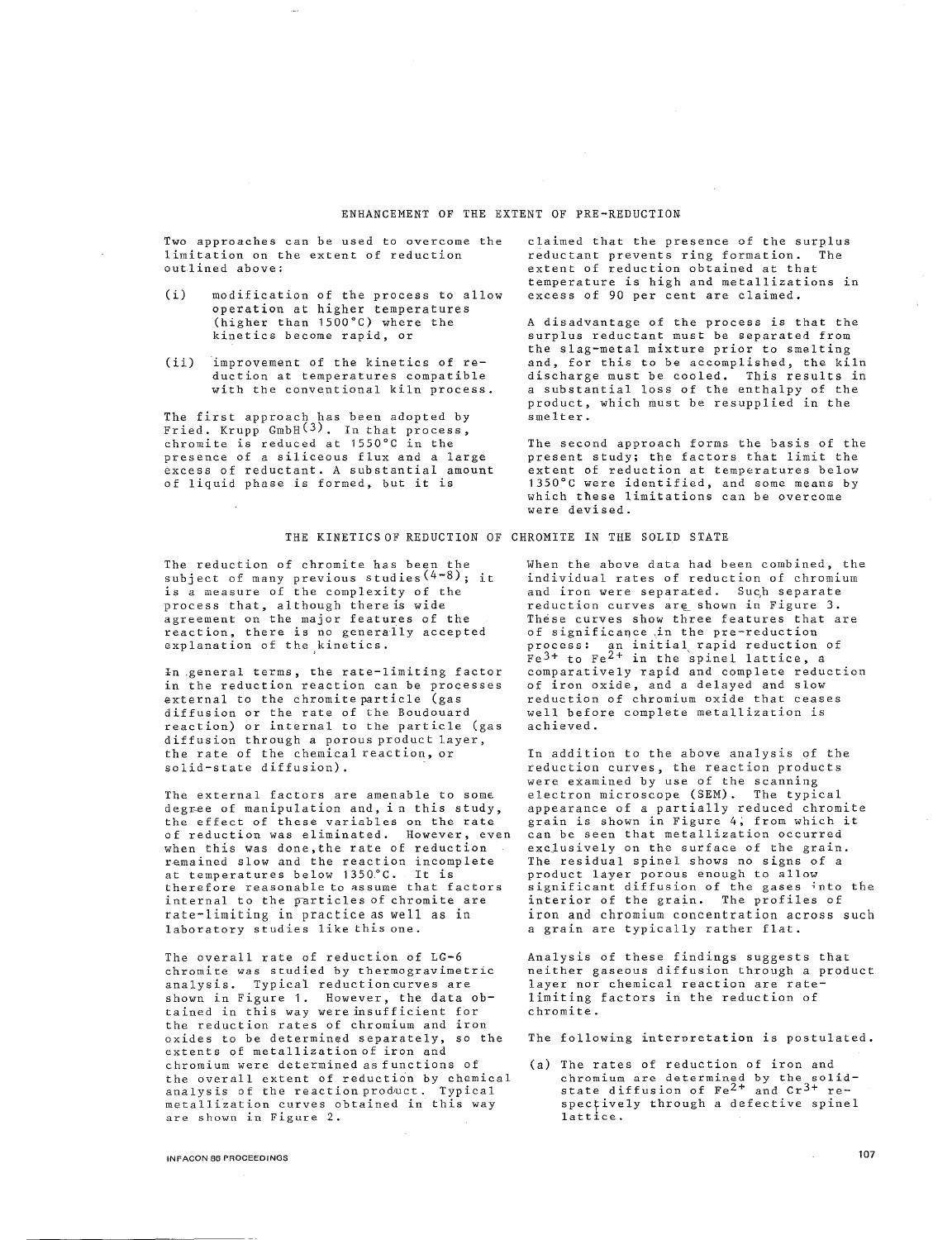- (b) The diffusion of  $Fe<sup>2+</sup>$  is comparatively rapid, but is slower than the reduction that takes place at the particle exterior.
- (c) As  $Fe<sup>2+</sup>$  is removed from the spinel lattice, a defective structure is created through which Cr<sup>3+</sup> can migrate,<br>albeit more slowly than Fe<sup>2+</sup>
- (d) As  $Cr^{3+}$  is removed from the lattice, a kinetically inert spinel structure, which contains  $Mg^{2+}$  in tetrahedral sites and  $A1^{3+}$  and  $Cr^{3+}$  in octahedral sites, is reformed.
- (e) The diffusion of  $Cr^{3+}$  ceases for all practical purposes when the ratio of  $M^{2+}$  ions to  $M^{3+}$  ions in the structure corresponds once againto that of a spinel.

This model of the reduction behaviour of chromite has the following major implications.

The rate and extent of reduction is determined by the chemical composition of the chromite. Therefore the reduction of chromites rich in magnesium and chromium oxides should be more difficult than that of chromites rich in iron and aluminium oxide. This is generally confirmed<sup>(6,7)</sup>.

The rate of reduction of chromite in the solid state can be improved only by the addition of a component that is capable of preventing the formation of kinetically inert chromium-containing spinel. Further studies were therefore undertaken to show whether such a component could be found.

## ENHANCEMENT OF REACTION KINETICS

Previous studies<sup>(9)</sup> have shown that the addition of alkali metal salts such as NaCl leads to improved reduction rates at moderate temperatures. I't has been suggested that such agents act by increasing the rate of the Boudouard reaction. At higher temperatures, such reagents should have little effect on the reaction rate, and their use would be problematic because of their volatility and aggressive attack on the furnace refractories.

In the present work, the use of fluorspar (CaF2), a traditional fluxing agent, was investigated. The results show that a moderate addition of fluorspar does indeed have a beneficial effecton the reduction rate. Further testwork, however, showed that a eutectic mixture of sodium fluoride and calcium fluoride (NaF-CaF2) was very much more effective than fluorspar alone. Further studies were conducted in an attempt to identify the mechanism whereby this eutectic fluoride mixture operates.

Thermogravimetric studies supported by chemical analysis enabled the individual rates of iron and chromium metallization to be determined. Typical results are shown in Figure 5.

A comparison of Figures 5 and 3 shows that the effects of NaF-CaF2 additions on the **rates of reduction of iron and chromium are**  very different. The effecton the rate of reduction of iron is not particularly marked, but that on the rate of chromium reduction is dramatic. The apparent reaction 'ceiling' found previously does not occur in the presence of the fluoride flux addition.

Examination of the reaction product by use of SEM also reveals that it was substantially different from that obtained in the absence of the fluoride flux. Figure 6 shows a typical chromite grain that was reduced in the presence of the fluoride flux. Four distinct zones can be distinguished: a central core of residual spinel, heavily fractured and with some metallization evident in the fractures, a thin metallized zone surrounding the core, an apparently homogeneous zone, which was found to contain both constituents (Na+ and Ca<sup>2+</sup>) of the flux and constituents derived from the chromite  $(Mg^{2+}$  and  $Al^{3+}$  with very low  $Cr^{3+}$  and  $Fe^{2+}$ ), and an outer metallized zone similar to that obtained in the standard reduction product.

At first sigbt, these facts are consistent with a mechanism involving the diffusion of Na<sup>+</sup>, Ca<sup>2+</sup>, and F<sup>-</sup> into the spinel lattice.

However, a more detailed examination of the apparently homogeneous zone showed it consisted, in fact, of a frozen melt containing almost exclusively the original components of the flux addition, i.e. NaF and CaFz, in which were imbedded microscopic euhedral crystals of spinel  $(MgA1_20_4)$ .

Examination of the central, heavily fractured core of residual spinel revealed the presence of only trace amounts of  $Ca^{2+}$ or Na+.

It therefore appears probable that the true mechanism of the fluoride flux is to act as a solvent for the spinel constituents,  $Fe<sup>2+</sup>$  and  $Cr<sup>3+</sup>$  dissolve in the melt together with  $0<sup>2</sup>$  ions and diffuse to a location where reduction takes place, i.e. at a point of contact between the melt and a particle of reductant. Evidently a small amount of electronic conduction through the melt also takes place, allowing metallization to occur to some extent at the melt-spinel interface.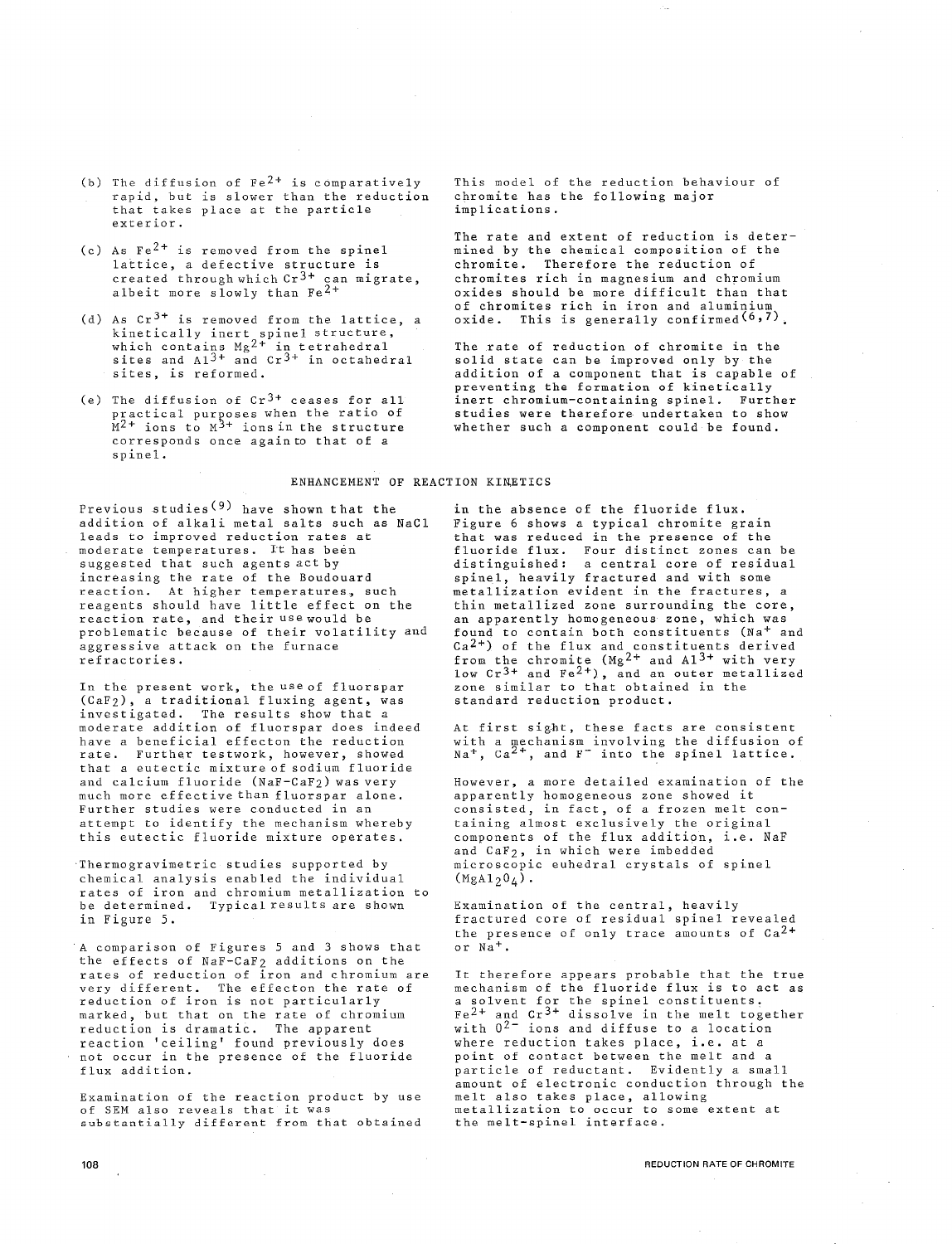The non-reducible cations,  $Mg^{2+}$  and  $A1^{3+}$ also dissolve in the melt to the limit of their solubility at that temperature, and precipitate as spinel at sites that are energetically favourable.

This model makes it possible to predict the compositions of flux additions that will effectively enhance the reduction rate of chromite. The composition of the flux should be such that:

- (1) it has a liquidus temperature below that of the operating temperature,
- (2) it is able to dissolve a substantial amount of aluminium and magnesium oxides without a dramatic increase in the solidus temperature, and
- (3) the melt formed has a viscosity low enough to permit the rapid diffusion of ions.

Several different flux mixtures, which were considered to be more practical than the original eutectic, were investigated, and it was found that a mixture of alkali feldspar, silica, and fluorspar (2:1:1 on a mass basis) appears to fulfiL all the requirements. Such a flux, consisting of finely milled granite and fluorspar, can be conveniently made up and is inexpensive.

Fluxes of this composition were investigated in some detail in laboratory furnaces, the rate of reduction being determined for the temperature range 1100 to 1300°C and for flux additions of between 0 and 20 per cent.

It was found that the resulting rate of reduction is a strong function of temperature and flux addition. At the higher levels of temperature and flux addition, virtually total metallization was obtained in less than 1 hour.

The appearance of the reaction mix changed greatly as the flux addition was increased. At low additions of flux (less than 5 per cent), the liquid phase formed was entirely absorbed into the chromite particles and the charge remained completely dispersed.

At intermediate additions, some sintering of the charge took place but, at a 20 per cent addition of flux and a temperature of 1300°C, extensive sintering occurred. Under the latter conditions, the metal formed mainly away from the chromite surface, and usually surrounded a grain of residual carbon. The non-reducible spinel components also usually recrystallized from the melt, and few residual chromite grains could be identified.

### INTERDEPENDENCE OF SPINEL DISSOLUTION AND REDUCTION

In the presence of a flux, at least three separate processes are involved: the dissolution of the spinel constituents, the migration of ions through the liquid phase, and the reaction at the reductant surface. The results obtained from the work. reported above cannot be used in a determination of the effect of each of these processes separately on the overall reduction rate. Separate experiments were therefore carried out to show which of these steps was likely to be rate-controlling, since the findings would be of considerable practical as well as academic interest. For example, the pre-reduction step can be followed by a physical separation of the metal formed. For this to be attractive, the degree of metallization should be high and the metal particles as large as possible. The conditions most conducive to the separation process would be the use of a relatively high flux addition and a reductant of **coarse particle size, but a high degree of**  reduction would be obtained only if the rate of diffusion of ions through the melt was not the rate-controlling step.

Attempts were therefore made to estimate the rate of dissolution of chromite in melts with fluxes of the normal composition but with no reductant. These tests resulted in virtually no dissolution of the spinel components in the flux nor in any

recrystallization of new spinels. Instead, it was found that the chromite grains themselves showed extensive recrystallization effects on their surfaces. The original testwork was then repeated with fixed quantities of reductant of different particle sizes, and it was found that the rate of reduction was a strong function of the particle size of the reductant. In experiments conducted with a coarse reductant the rate of reduction decreased considerably. Examination of the reaction product from such tests showed that only those chromite grains near a particle of **reductant had undergone major reduction,**  whereas those further away appeared similar to the ones that had been produced when no reductant was used.

These findings suggest that the reduction reaction and the spinel dissolution process are not independent of each other, and that spinel dissolves only when it is in close **proximity to a reductant particle, i.e.**  when reduction is taking place in its immediate vicinity.

A possible explanation of this is that, in the absence of reductant, the melt immediately adjacent to the chromite particle becomes saturated in one component, probably  $Cr<sub>2</sub>O<sub>3</sub>$ , which then recrystallizes at the surface of the grain,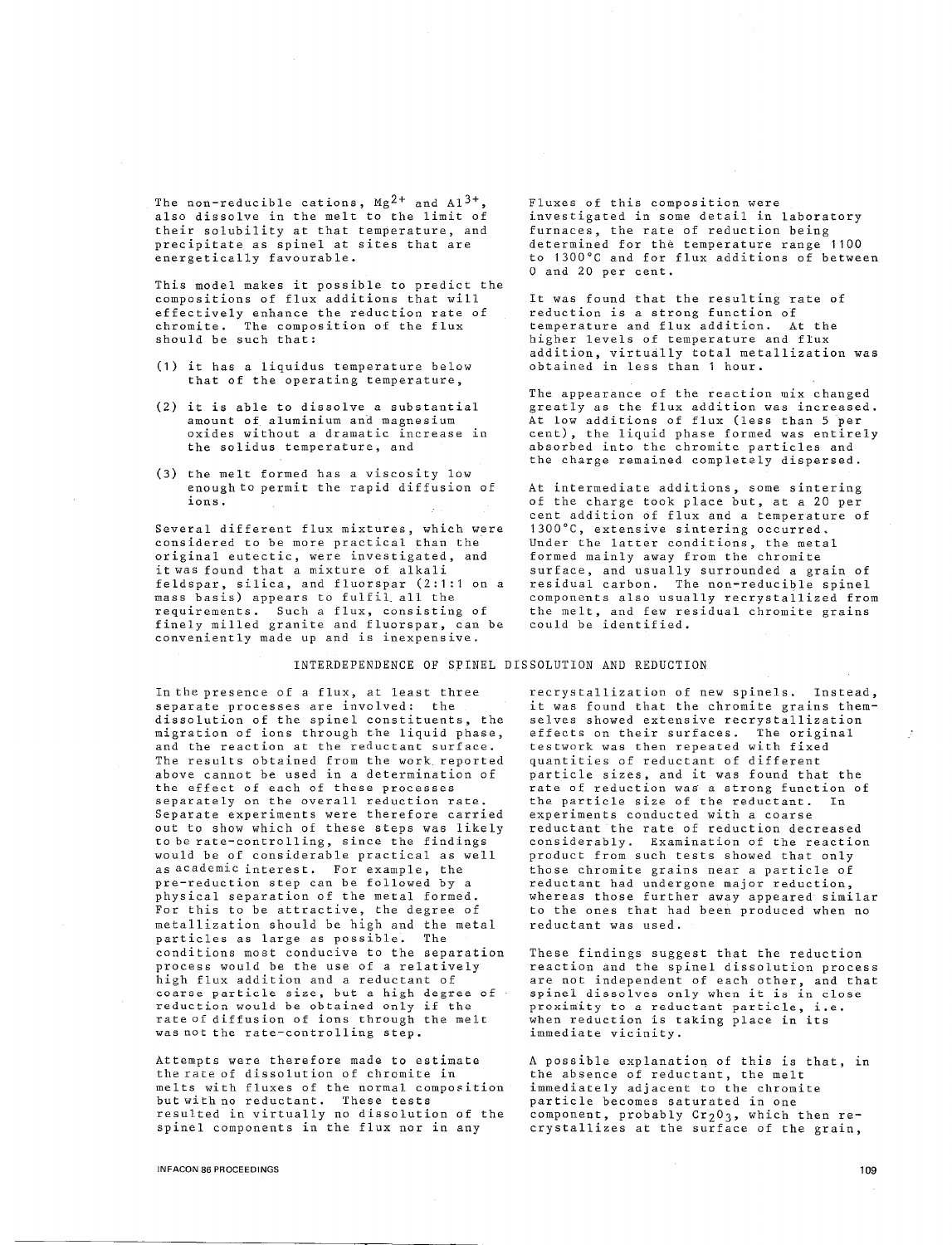effectively halting the dissolution process. In some experiments, a separate chromium sesquioxide phase was in fact found close to the chromite surface,

It is therefore concluded that fine grinding of the chromite and reductant and intimate mixing before pelletizing are essential requirements for high degrees of metallization.

# POSSIBLE INDUSTRIAL APPLICATION

Several different industrial applications of such flux additions appear possible.

Low additions of flux, i.e. less than 5 per cent,appear to be suitable for use in the pre-reduction process as practised at present. At this level of addition, the liquid phase formed is almost entirely confined to the interior of individual altered chromite grains. The behaviour of the pellets at temperature in the kiln should therefore not be greatly affected.

At this level of addition, the rate of reduction should increase sufficiently to produce a highly metallized product in the residence time (more than 4 hours) currently used.

Partial re-oxidation of the pellets prior to smelting (to increase their electrical resistance) would be necessary, but this is normally done in any case.

Although some fluoride and alkali would be introduced into the smelter slag, these would be present at such low levels (less than 1 per cent each) that no major problems should be encountered.

An increase in chromium metallization from the usual 30 per cent to 80 per cent would appear attainable. This would result in a decrease in the consumption of electrical energy in the smelter of approximately 600 kW.h per ton of metal produced.

Higher levels of flux addition would not reduce the consumption of electricity much further. The extra cost of, say a 20 per cent flux addition could not be justified on this basis alone.

However, this additional cost could be

justified if the increase in the rate of reduction were sufficient to significantly decrease the time required for complete reduction of the chromite, because a smaller pre-reduction kiln would be required, which would involve less capital expenditure.

A sufficient increase in reduction rate was demonstrated in the laboratory. However, on an industrial plant, other factors may become, rate-limiting; in particular, the rate of heat transfer to the pellet is likely to limit the rate of reduction, especially if a rotary kiln is used.

This suggests that large additions of flux will necessitate the use of equipment with good heat-transfer characteristics, and shaft kilns are the obvious choice. Such kilns are, however, very susceptible to sintering of the charge and, at high flux levels, this could present serious difficulties. The annular kiln developed by the Associated Portland Cement Manufacturers Limited<sup>(10)</sup>, and already in use in the ferrochromium industry, could prove to be the most appropriate device for use in this application.

Flux additions at the 20 per cent level may also necessitate some changes in smelter operation. The level of fluoride in the slag will rise to around 3 per cent and, at that level, will have a pronounced effect on the properties of the slag. It would also be necessary to determine the effects of a high degree of pre-reduction and changes in the composition of the smelter slag on the level of impurities in the metal produced.

Although these results have been obtained only on the laboratory scale as yet, the potential for industrial application appears to be substantial. Further trials on a larger scale are envisaged.

### ACKNOWLEDGEMENTS

This paper is published by permission of the Council for Mineral Technology (Mintek) .

#### REFERENCES

1. K. Ichikawa, et al., J. Iron Steel Inst. Japar, 57 (1971) pp.S363-S364.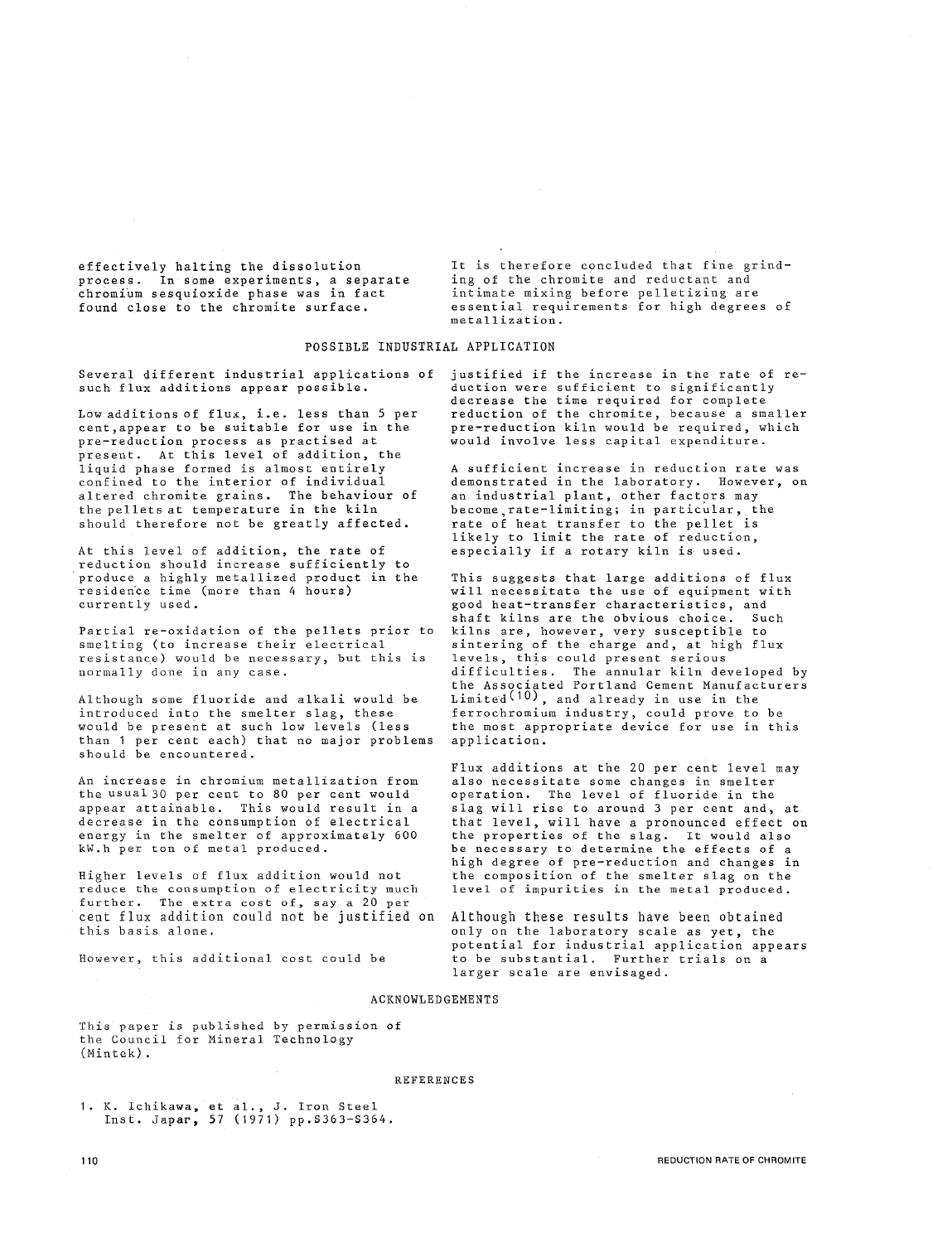- 2. Y. Otani and K. Ichikawa, "Manufacture 7. and use of prereduced chromium ore pellets", pp. 31-37 in INFACON 74, Proceedings of the First International Ferro-Alloys Congress, H~w. Glen (ed.); The South African Institute of Mining and Metallurgy, Johannesburg, 1975. 8.
- 3. Fried. Krupp Gesellschaft mit bechankter Haftung, "Process for the production of ferrochromium", Application for South African Patent no. 8 410 101 (1984).
- 4. W.J. Rankin, "Solid-state reduction by 9. graphite and carbon monoxide of chromite from the Bushveld Complex", Report 1957, National Institute for Metallurgy, Randburg, South Africa, 197 8.
- 5. W.L. Hunter and D.L. Paulson, "Carbon reduction of chromite", Report R16755, U.S. Bureau of Mines, Washington, 1966.
- 6. N.A. Barcza, P.R. Jochens, and D.D.Howat, "The mechanism and kinetics of reduction of Transvaal chromite ores", pp. 89-95 in 29th Electric Furnace Conference; AIME, New York, 1972.

A.R. Barnes, C.W.P. Finn, and S.H. Algie, "The prereduction and **smelting of chromite concentrate of low**  chromium-to-iron ratio", J. S.Afr. Inst. Min. Metall., 83(3) (1983) pp. 49- 51 .

- S.H. Algie and C.W.P. Finn, "Reaction mechanisms in the reduction of Winterveld chrome spinel with graphite and carbon", Report M157, Council for Mineral Technology, Randburg, South Africa, 1984.
- H.G. Katayama, M. Tokuda, and M. Othani "Promotion of earbothermic reduction of chromium ore by the addition of borates", Trans. Iron Steel Inst. Jap., 22(2) (1982) pp. B37.
- 10. A. Grieve, et al., "A new technique of burden preparation for ferro-alloy production" pp. 47-51 in INFACON 74, Proceedings of the First International Ferro-Alloys Congress, H.W. Glen (ed.); The South African Institute of Mining and Metallurgy, Johannesburg, 1975.
- 11. S. Nagasawa, N. Aoki, et al., "Operation of chrome ore pelletizing plant for large electric furnaces", Technical report of pellet operations, Toyama Works, Nippon Kokan K.K., 1980.



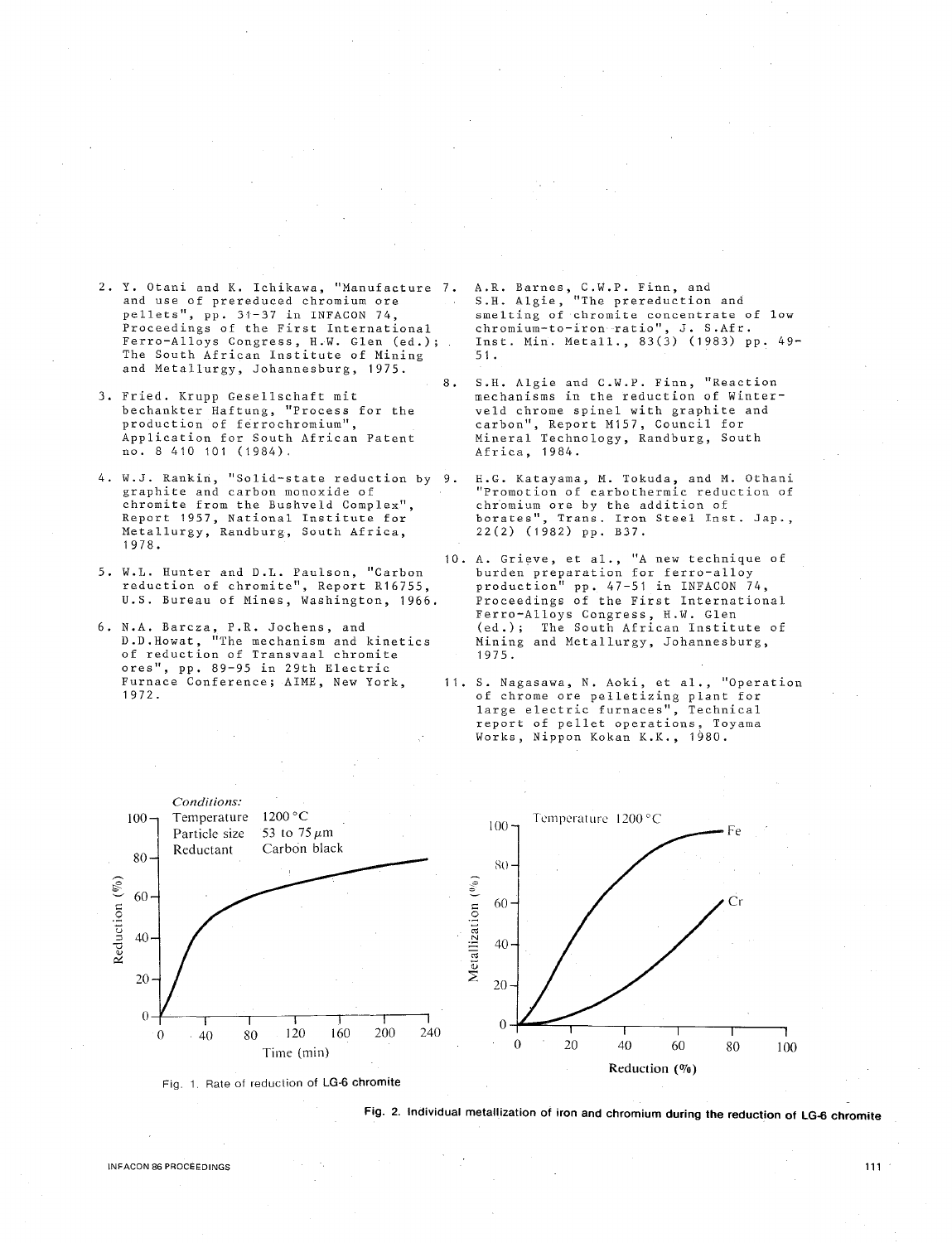





Fig. 4. Typical appearance of a grain of chromite after partial (70 per cent) reduction at 1200 °C.<br>M = metal; S = spinel

112<br>REDUCTION RATE OF CHROMITE

 $\mathcal{O}(\mathcal{O}^{\mathcal{A}})$